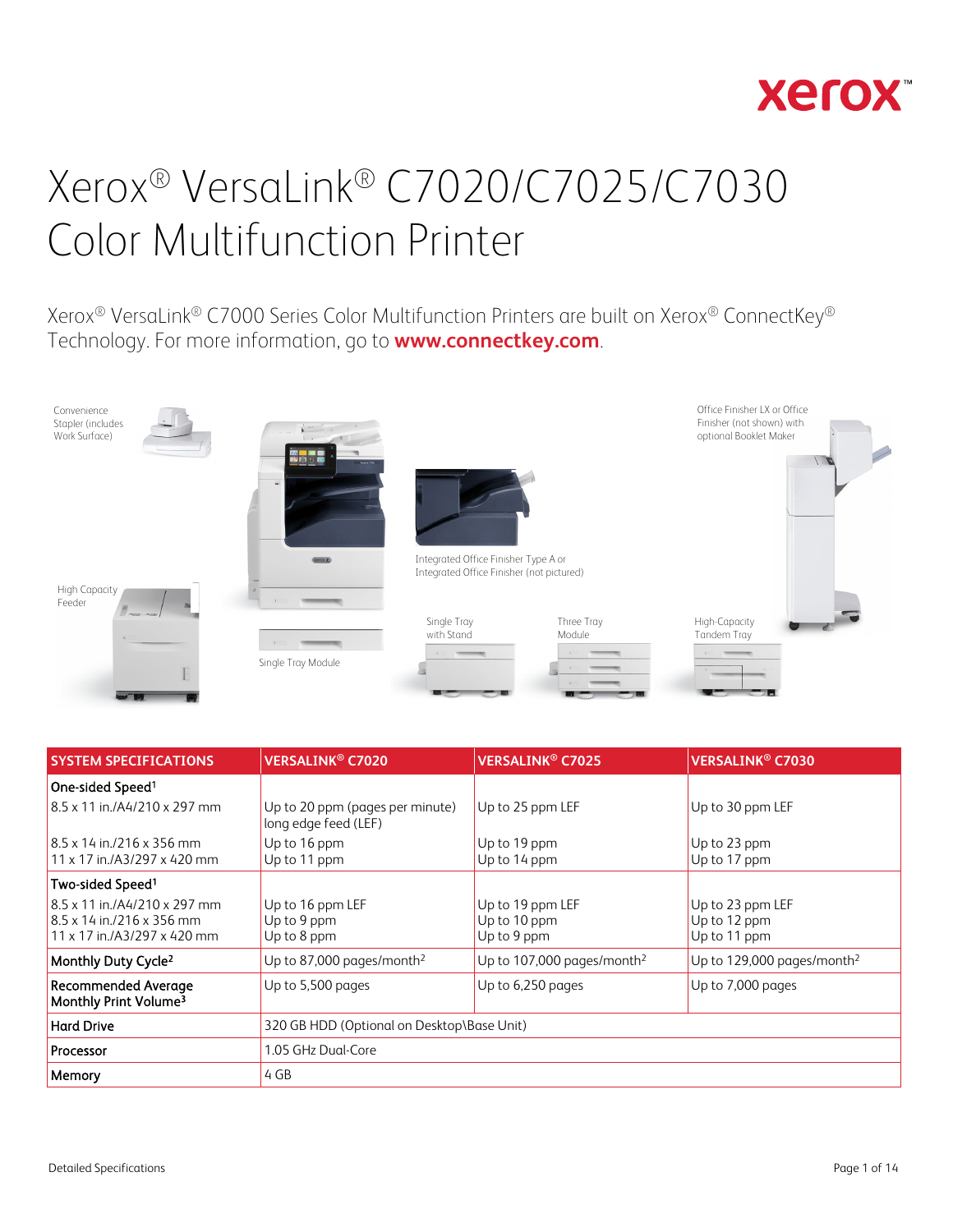| Connectivity                                                     | Ethernet 10/100/1000 Base-T, High-speed USB 3.0, Wi-Fi 802.11n/g/b/a and Wi-Fi Direct with optional Wi-Fi<br>Kit (concurrent wired and wireless connections supported), NFC Tap-to-Pair                                                                      |                                                                                             |                      |                                                                                                            |
|------------------------------------------------------------------|--------------------------------------------------------------------------------------------------------------------------------------------------------------------------------------------------------------------------------------------------------------|---------------------------------------------------------------------------------------------|----------------------|------------------------------------------------------------------------------------------------------------|
| <b>Controller Features</b>                                       | Unified Address Book, Configuration Cloning, Scan Preview, Xerox Extensible Interface Platform®, Xerox App<br>Gallery, Xerox® Standard Accounting, Network Accounting Enabled, Role Based Permissions, Convenience<br>Authentication Enabled, Online Support |                                                                                             |                      |                                                                                                            |
| <b>User Interface Languages</b>                                  |                                                                                                                                                                                                                                                              | Norwegian, Greek, Turkish, Polish, Czech, Hungarian, Romanian, Catalan, Ukrainian, Croatian |                      | English, French, Italian, German, Spanish, Brazilian Portuguese, Russian, Dutch, Swedish, Danish, Finnish, |
| <b>DEVICE SPECIFICATIONS</b>                                     | <b>VERSALINK<sup>®</sup> C7020</b>                                                                                                                                                                                                                           | <b>VERSALINK<sup>®</sup> C7025</b>                                                          |                      | <b>VERSALINK<sup>®</sup> C7030</b>                                                                         |
| <b>ELECTRICAL REQUIREMENTS</b>                                   |                                                                                                                                                                                                                                                              |                                                                                             |                      |                                                                                                            |
| <b>North America</b>                                             | Voltage: 110-127 V -10%/+6%<br>Frequency: 50/60 Hz +/-3%, 12A                                                                                                                                                                                                |                                                                                             |                      |                                                                                                            |
| <b>Europe and Other Geographies</b>                              | Voltage: 220-240 V +/- 10%<br>Frequency: 50 Hz +/-3%, 8A                                                                                                                                                                                                     |                                                                                             |                      |                                                                                                            |
| <b>POWER CONSUMPTION</b>                                         |                                                                                                                                                                                                                                                              |                                                                                             |                      |                                                                                                            |
| Printing <sup>4</sup>                                            |                                                                                                                                                                                                                                                              | For 110 V: 20 ppm = 0.9 kWh; 25 ppm = 1.1 kWh; 30 ppm = 1.5 kWh                             |                      |                                                                                                            |
| <b>Standby Mode4</b>                                             | 80 Watts or less                                                                                                                                                                                                                                             | 80 Watts or less                                                                            |                      | 94 Watts or less                                                                                           |
| Sleep Mode <sup>4</sup>                                          | 0.72 Watts or less                                                                                                                                                                                                                                           |                                                                                             |                      |                                                                                                            |
| <b>OPERATING ENVIRONMENT</b>                                     |                                                                                                                                                                                                                                                              |                                                                                             |                      |                                                                                                            |
| <b>Required Temperature</b><br>Range (Storage)                   | 32° to 95° F (0° to 35° C)                                                                                                                                                                                                                                   |                                                                                             |                      |                                                                                                            |
| <b>Required Temperature</b><br>Range (Operating)                 | 50 to 90° F (10 to 32° C)                                                                                                                                                                                                                                    |                                                                                             |                      |                                                                                                            |
| <b>Required Relative Humidity</b>                                | 10% to 85%                                                                                                                                                                                                                                                   |                                                                                             |                      |                                                                                                            |
| <b>Sound Power Levels</b>                                        | Printing: 6.70 B(A) or less                                                                                                                                                                                                                                  |                                                                                             |                      |                                                                                                            |
|                                                                  |                                                                                                                                                                                                                                                              | 20 ppm = $6.45 B(A)$ ; 25 ppm = $6.50 B(A)$ ; 30 ppm = $6.70 B(A)$                          |                      |                                                                                                            |
|                                                                  | Standby: 4.10 B(A) or less                                                                                                                                                                                                                                   |                                                                                             |                      |                                                                                                            |
|                                                                  | Full System (including Finisher and HCF)                                                                                                                                                                                                                     | • 20 ppm = 4.10 B(A); 25 ppm = 4.10 B(A); 30 ppm = 4.10 B(A)                                |                      |                                                                                                            |
|                                                                  |                                                                                                                                                                                                                                                              | Printing: 20 ppm = 7.07 B(A); 25 ppm = 7.22 B(A); 30 ppm = 7.37 B(A)                        |                      |                                                                                                            |
|                                                                  |                                                                                                                                                                                                                                                              | Standby: 20 ppm = 4.10 B(A); 25 ppm = 4.10 B(A); 30 ppm = 4.10 B(A)                         |                      |                                                                                                            |
| <b>Sound Pressure Levels</b>                                     | Printing: 52.0 dB(A)                                                                                                                                                                                                                                         |                                                                                             |                      |                                                                                                            |
|                                                                  | 20 ppm = 49.5 dB(A); 25 ppm = 50.0 dB(A); 30 ppm = 52.0 dB(A)                                                                                                                                                                                                |                                                                                             |                      |                                                                                                            |
|                                                                  | Standby: 26.0 dB(A)                                                                                                                                                                                                                                          |                                                                                             |                      |                                                                                                            |
|                                                                  | 20 ppm = 26.0 dB(A); 25 ppm = 26.0 dB(A); 30 ppm = 26.0 dB(A)                                                                                                                                                                                                |                                                                                             |                      |                                                                                                            |
|                                                                  | Full System (including Finisher and HCF)                                                                                                                                                                                                                     |                                                                                             |                      |                                                                                                            |
|                                                                  | Printing: 20 ppm = 55.5 dB(A); 25 ppm = 57.0 dB(A); 30 ppm = 58.5 dB(A)<br>Standby: 20 ppm = 26.0 dB(A); 25 ppm = 26.0 dB(A); 30 ppm = 26.0 dB(A)                                                                                                            |                                                                                             |                      |                                                                                                            |
| Boot Time (from Off to UI Ready)                                 | As fast as 98 seconds                                                                                                                                                                                                                                        |                                                                                             |                      |                                                                                                            |
| Warm-up Time (from Sleep to                                      | As fast as 12 seconds                                                                                                                                                                                                                                        |                                                                                             |                      |                                                                                                            |
| UI Ready)                                                        |                                                                                                                                                                                                                                                              |                                                                                             |                      |                                                                                                            |
| <b>DIMENSIONS AND WEIGHT</b><br>(UNPACKAGED)                     | <b>WIDTH</b>                                                                                                                                                                                                                                                 | <b>DEPTH</b>                                                                                | <b>HEIGHT</b>        | <b>WEIGHT</b>                                                                                              |
| <b>Base Unit</b>                                                 | 23.23 in./590 mm                                                                                                                                                                                                                                             | 26.41 in./670.8 mm                                                                          | 30.23 in./767.9 mm   | 147.71 lbs./67.0 kg                                                                                        |
| <b>Base Unit with Single Tray with</b><br><b>Stand Module</b>    | 24.24 in./615.7 mm                                                                                                                                                                                                                                           | 26.41 in./670.8 mm                                                                          | 44.04 in./1118.6 mm  | 202.83 lbs./92.0 kg                                                                                        |
| <b>Base Unit with High Capacity</b><br><b>Tandem Tray Module</b> | 24.24 in./615.7 mm                                                                                                                                                                                                                                           | 26.41 in./670.8 mm                                                                          | 44.04 in./1118.6 mm  | 203.71 lbs./92.4 kg                                                                                        |
| Base Unit with Three Tray Module 24.24 in./615.7 mm              |                                                                                                                                                                                                                                                              | 26.41 in./670.8 mm                                                                          | 44.04 in./ 1118.6 mm | 208.34 lbs./94.5 kg                                                                                        |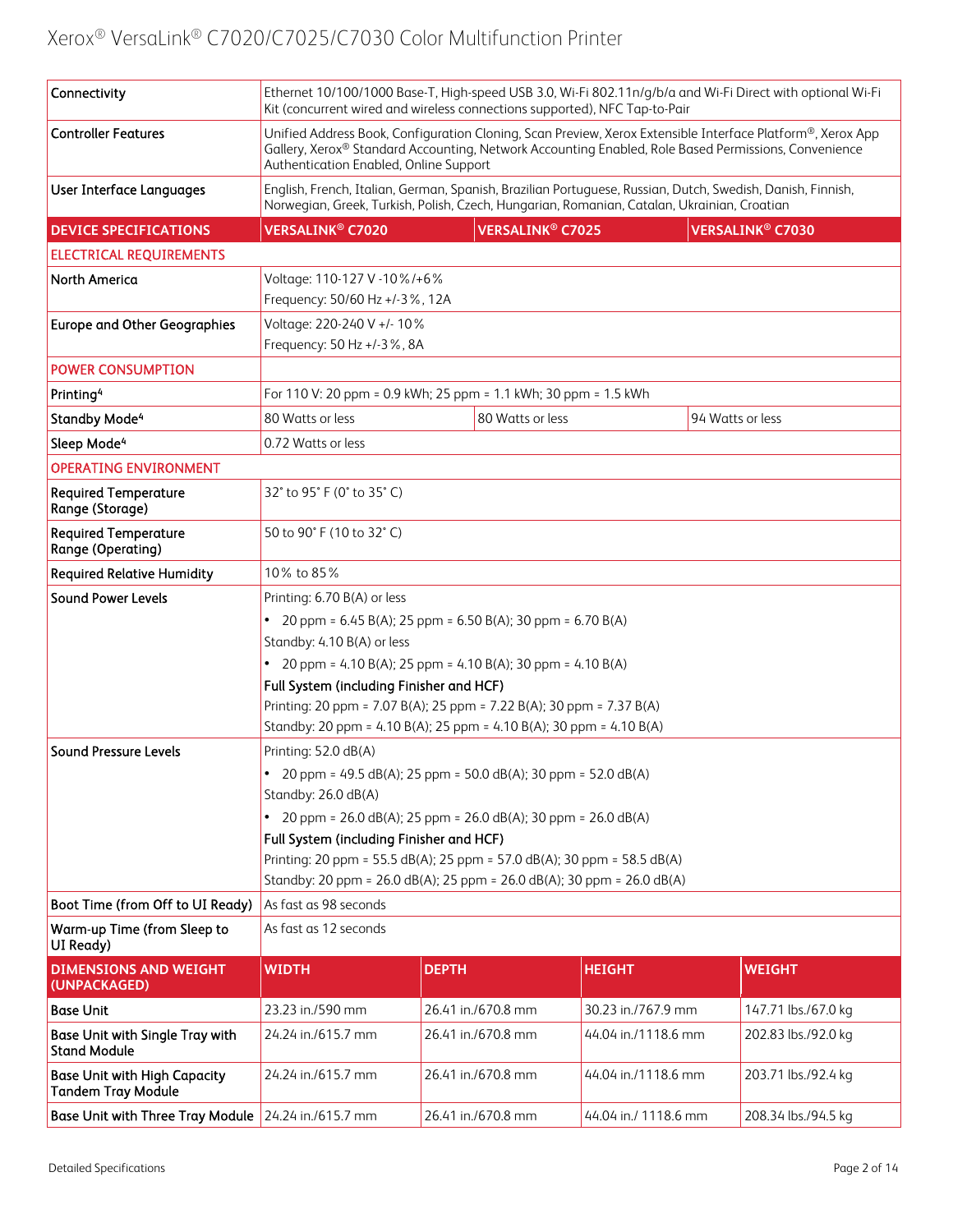| <b>Base Unit with Three Tray</b><br>Module and Office Finisher LX<br>(with Booklet Maker) | 47.0 in./1194.0 mm                                                                           | 26.8 in./681.8 mm | 44.04 in./1118.6 mm                |                              | 291.89 lbs./132.4 kg               |
|-------------------------------------------------------------------------------------------|----------------------------------------------------------------------------------------------|-------------------|------------------------------------|------------------------------|------------------------------------|
| <b>Base Unit with Three Tray</b><br>Module and Office Finisher<br>(with Booklet Maker)    | 45.22 in./1148.6 mm                                                                          | 26.7 in./678.6 mm | 44.04 in/1118.6 mm                 |                              | 273.81 lbs/124.2 kg                |
| <b>CERTIFICATIONS</b>                                                                     |                                                                                              |                   |                                    |                              |                                    |
| To view the latest list of certifications, go to www.xerox.com/OfficeCertifications.      |                                                                                              |                   |                                    |                              |                                    |
| <b>PRINT</b>                                                                              | <b>VERSALINK<sup>®</sup> C7020</b>                                                           |                   | <b>VERSALINK<sup>®</sup> C7025</b> |                              | <b>VERSALINK<sup>®</sup> C7030</b> |
| First-Print-Out Time                                                                      | As fast as 9.4 seconds color                                                                 |                   | As fast as 9.4 seconds color       |                              | As fast as 7.3 seconds color       |
|                                                                                           | As fast as 7.2 seconds black                                                                 |                   | As fast as 7.1 seconds black       | As fast as 5.6 seconds black |                                    |
|                                                                                           |                                                                                              |                   |                                    |                              |                                    |
| <b>Print Resolution</b>                                                                   | Up to 1200 x 2400 dpi                                                                        |                   |                                    |                              |                                    |
| <b>Page Description Languages</b>                                                         | PCL® 5e, 6 PDF                                                                               |                   |                                    |                              |                                    |
|                                                                                           | <b>XPS</b>                                                                                   |                   |                                    |                              |                                    |
|                                                                                           | TIFF<br><b>JPEG</b>                                                                          |                   |                                    |                              |                                    |
|                                                                                           | HP-GL                                                                                        |                   |                                    |                              |                                    |
|                                                                                           | Adobe® PostScript® 3™ (Optional)                                                             |                   |                                    |                              |                                    |
|                                                                                           |                                                                                              |                   |                                    |                              |                                    |
| Maximum Print Area                                                                        | 4 mm from Lead edge of paper, 2 mm from Side and Trail edges of paper                        |                   |                                    |                              |                                    |
| <b>Print Features</b>                                                                     | <b>Application Defaults</b>                                                                  |                   |                                    |                              |                                    |
|                                                                                           | Banner Pages Enable/Disable                                                                  |                   |                                    |                              |                                    |
|                                                                                           | <b>Bi-directional Real-time Status</b>                                                       |                   |                                    |                              |                                    |
|                                                                                           | Booklet Layout                                                                               |                   |                                    |                              |                                    |
|                                                                                           | <b>Color Correction</b>                                                                      |                   |                                    |                              |                                    |
|                                                                                           | Color Adjustments (lightness, contrast, saturation, color balance)                           |                   |                                    |                              |                                    |
|                                                                                           | Draft Mode                                                                                   |                   |                                    |                              |                                    |
|                                                                                           | Finishing (requires finishing)<br>Fit to New Paper Size                                      |                   |                                    |                              |                                    |
|                                                                                           | Job Identification (Print ID or Banner, Print ID in margins on first page only or all pages) |                   |                                    |                              |                                    |
|                                                                                           | Job Monitoring (Client or Local User Interface)                                              |                   |                                    |                              |                                    |
|                                                                                           | LAN Fax (requires Fax Kit)                                                                   |                   |                                    |                              |                                    |
|                                                                                           | N-up Page Layout (up to 16 pages per sheet)                                                  |                   |                                    |                              |                                    |
|                                                                                           | Paper Selection by Attribute                                                                 |                   |                                    |                              |                                    |
|                                                                                           | Personal Print                                                                               |                   |                                    |                              |                                    |
|                                                                                           | Print Around Enable/Disable                                                                  |                   |                                    |                              |                                    |
|                                                                                           | Print from USB                                                                               |                   |                                    |                              |                                    |
|                                                                                           | Sample Set                                                                                   |                   |                                    |                              |                                    |
|                                                                                           | Saved Job                                                                                    |                   |                                    |                              |                                    |
|                                                                                           | Scaling                                                                                      |                   |                                    |                              |                                    |
|                                                                                           | Secure Print                                                                                 |                   |                                    |                              |                                    |
|                                                                                           | Skip Blank Pages                                                                             |                   |                                    |                              |                                    |
|                                                                                           | Special Pages (exception page programming: covers, inserts, exceptions pages)                |                   |                                    |                              |                                    |
|                                                                                           | Store and Recall Driver Settings<br>Stored Jobs Deletion                                     |                   |                                    |                              |                                    |
|                                                                                           | Two-sided Printing (as default)                                                              |                   |                                    |                              |                                    |
|                                                                                           | Watermark (predefined and custom)                                                            |                   |                                    |                              |                                    |
|                                                                                           | Xerox® Earth Smart Driver Settings                                                           |                   |                                    |                              |                                    |
| Print from USB                                                                            | Allows walk-up printing from Type A USB port                                                 |                   |                                    |                              |                                    |
|                                                                                           | Supports direct printing from computer via Type B USB port                                   |                   |                                    |                              |                                    |
|                                                                                           | Supported file formats: PDF, JPEG, TIFF, XPS, PDF/A                                          |                   |                                    |                              |                                    |
|                                                                                           |                                                                                              |                   |                                    |                              |                                    |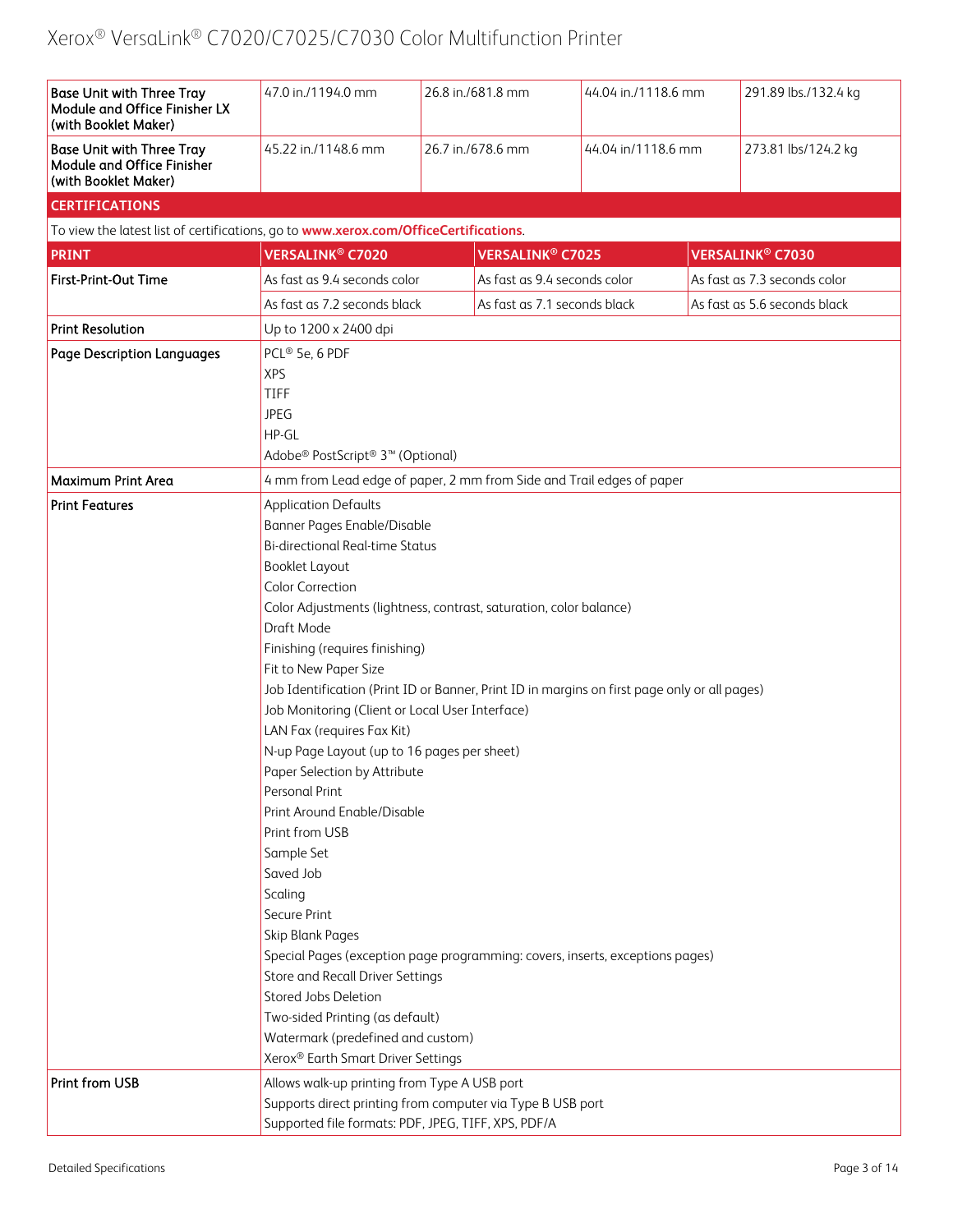| <b>Operating Systems</b>                              | Windows® 7, 8, 8.1, 10                                                                                                                                                                                                                                                                                                                                                                                                                           |                                                                                                                                                                                |                                                         |
|-------------------------------------------------------|--------------------------------------------------------------------------------------------------------------------------------------------------------------------------------------------------------------------------------------------------------------------------------------------------------------------------------------------------------------------------------------------------------------------------------------------------|--------------------------------------------------------------------------------------------------------------------------------------------------------------------------------|---------------------------------------------------------|
|                                                       |                                                                                                                                                                                                                                                                                                                                                                                                                                                  | Windows Server 2008 SP2, Server 2008 R2 SP1, Server 2012, Server 2012 R2, Server 2016                                                                                          |                                                         |
|                                                       | Mac OS <sup>®</sup> version 10.12, 10.13                                                                                                                                                                                                                                                                                                                                                                                                         |                                                                                                                                                                                |                                                         |
|                                                       | Citrix®                                                                                                                                                                                                                                                                                                                                                                                                                                          |                                                                                                                                                                                |                                                         |
|                                                       | Redhat <sup>®</sup> Enterprise Linux <sup>®</sup>                                                                                                                                                                                                                                                                                                                                                                                                |                                                                                                                                                                                |                                                         |
|                                                       | Fedora Core                                                                                                                                                                                                                                                                                                                                                                                                                                      |                                                                                                                                                                                |                                                         |
|                                                       | IBM <sup>®</sup> AIX <sup>®</sup>                                                                                                                                                                                                                                                                                                                                                                                                                |                                                                                                                                                                                |                                                         |
|                                                       | HP-UX®                                                                                                                                                                                                                                                                                                                                                                                                                                           |                                                                                                                                                                                |                                                         |
|                                                       | Oracle <sup>®</sup> Solaris                                                                                                                                                                                                                                                                                                                                                                                                                      |                                                                                                                                                                                |                                                         |
|                                                       | <b>SUSE®</b>                                                                                                                                                                                                                                                                                                                                                                                                                                     |                                                                                                                                                                                |                                                         |
|                                                       | SAP®                                                                                                                                                                                                                                                                                                                                                                                                                                             |                                                                                                                                                                                |                                                         |
|                                                       |                                                                                                                                                                                                                                                                                                                                                                                                                                                  | Note: For information about supported versions for the above operating systems, please visit our<br>Drivers & Downloads page and specify your device at www.support.xerox.com. |                                                         |
| Fonts                                                 | PostScript fonts: 136                                                                                                                                                                                                                                                                                                                                                                                                                            |                                                                                                                                                                                |                                                         |
|                                                       | PCL fonts: 83                                                                                                                                                                                                                                                                                                                                                                                                                                    |                                                                                                                                                                                |                                                         |
| Xerox <sup>®</sup> Mobile Express Driver <sup>®</sup> | Makes it easy for mobile users to find, use and manage Xerox® and non-Xerox® devices in every new location.<br>Plug into a new network, and Mobile Express Driver® automatically discovers available printers and provides<br>status and capability information. Save a list of "favorite" printers for each location, store application print<br>settings for use on any printer in any network, and greatly reduce mobile support calls to IT. |                                                                                                                                                                                |                                                         |
| Xerox® Global Print Driver®                           | A truly universal print driver that lets IT administrators install, upgrade and manage Xerox® and non-Xerox®<br>devices from a single driver. It provides a consistent, easy-to-use interface for end-users, reducing the number<br>of support calls, and simplifying print services management.                                                                                                                                                 |                                                                                                                                                                                |                                                         |
| Xerox <sup>®</sup> Pull Print Driver                  | Makes it easy for IT managers to qualify, deploy and manage all print devices using a single driver in a Pull<br>Print environment. Uses a single queue and single driver. The Xerox® Pull Print Driver extends convenience<br>across a broad range of printing assets. IT administrators no longer need to manage and configure multiple<br>drivers. Used in conjunction with Equitrac Office®, Ysoft® SafeQ®, Pharos® and others.              |                                                                                                                                                                                |                                                         |
| <b>COPY</b>                                           | <b>VERSALINK<sup>®</sup> C7020</b>                                                                                                                                                                                                                                                                                                                                                                                                               | <b>VERSALINK<sup>®</sup> C7025</b>                                                                                                                                             | VERSALINK® C7030                                        |
| <b>Document Scanner</b>                               | 110-sheet Duplex Automatic Document Feeder (DADF)                                                                                                                                                                                                                                                                                                                                                                                                |                                                                                                                                                                                |                                                         |
| <b>Document Scanner Size</b>                          | Platen: Up to 13.1 x 17.2 in./332.0 x 437 mm                                                                                                                                                                                                                                                                                                                                                                                                     |                                                                                                                                                                                |                                                         |
|                                                       | DADF: Up to 11.7 x 17 in./297 x 431.8 mm                                                                                                                                                                                                                                                                                                                                                                                                         |                                                                                                                                                                                |                                                         |
| Simplex Copy Speed                                    | Up to 20 cpm (copies per minute)<br>$8.5 \times 11$ in.                                                                                                                                                                                                                                                                                                                                                                                          | Up to 25 cpm (copies per minute)<br>$8.5 \times 11$ in.                                                                                                                        | Up to 30 cpm (copies per minute)<br>$8.5 \times 11$ in. |
|                                                       | Up to 20 cpm A4 (210 x 297 mm)                                                                                                                                                                                                                                                                                                                                                                                                                   | Up to 25 cpm A4 (210 x 297 mm)                                                                                                                                                 | Up to 30 cpm A4 (210 x 297 mm)                          |
| Duplex Copy Speed                                     | Up to 17 cpm (copies per minute)<br>$8.5 \times 11$ in.                                                                                                                                                                                                                                                                                                                                                                                          | Up to 18 cpm (copies per minute)<br>$8.5 \times 11$ in.                                                                                                                        | Up to 18 cpm (copies per minute)<br>$8.5 \times 11$ in. |
|                                                       | Up to 17 cpm A4 (210 x 297 mm)                                                                                                                                                                                                                                                                                                                                                                                                                   | Up to 18 cpm A4 (210 x 297 mm)                                                                                                                                                 | Up to 18 cpm A4 (210 x 297 mm)                          |
| First-Copy-Out Time                                   | As fast as 9.0 seconds color                                                                                                                                                                                                                                                                                                                                                                                                                     | As fast as 9.0 seconds color                                                                                                                                                   | As fast as 7.2 seconds color                            |
|                                                       | As fast as 6.9 seconds black                                                                                                                                                                                                                                                                                                                                                                                                                     | As fast as 6.9 seconds black                                                                                                                                                   | As fast as 5.8 seconds black                            |
| Sides (input: output)                                 | 1:1, 1:2, 2:2 and 2:1                                                                                                                                                                                                                                                                                                                                                                                                                            |                                                                                                                                                                                |                                                         |
| Quantity                                              | 1 to 999                                                                                                                                                                                                                                                                                                                                                                                                                                         |                                                                                                                                                                                |                                                         |
| Resolution (max.)                                     | Up to 600 x 600 dpi                                                                                                                                                                                                                                                                                                                                                                                                                              |                                                                                                                                                                                |                                                         |
| <b>Reduction/Enlargement</b>                          | Variable zoom from 25% to 400% in 1% increments                                                                                                                                                                                                                                                                                                                                                                                                  |                                                                                                                                                                                |                                                         |
| Concurrency                                           | Concurrent scanning and printing                                                                                                                                                                                                                                                                                                                                                                                                                 |                                                                                                                                                                                |                                                         |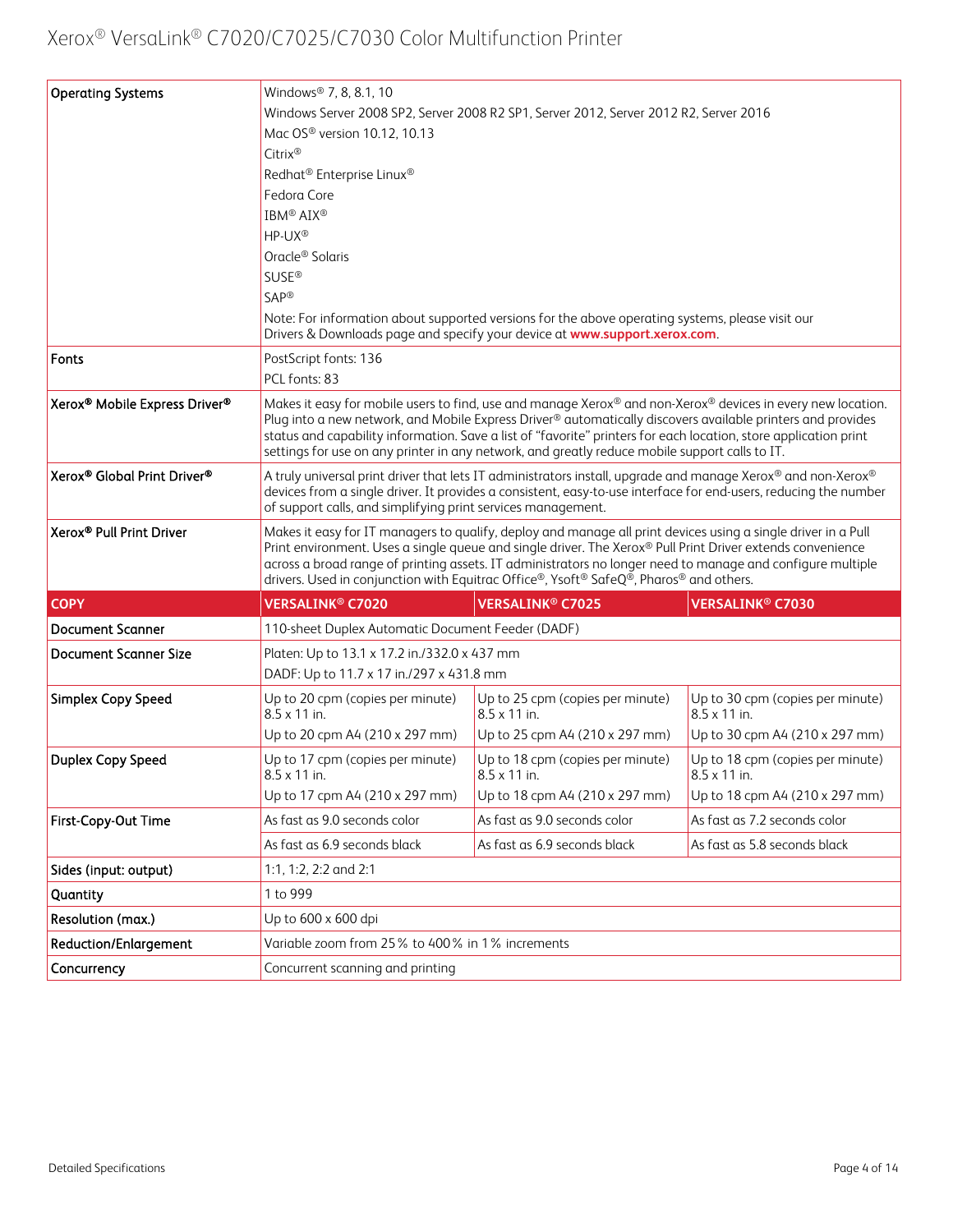| <b>Copy Features</b>                               | Annotation (Page Numbers, Comments, Date Stamp, Bates Stamping)*                                                         |
|----------------------------------------------------|--------------------------------------------------------------------------------------------------------------------------|
|                                                    | Auto-color Sensing                                                                                                       |
|                                                    | Automatic Background Suppression                                                                                         |
|                                                    | Book Copying with Center Erase                                                                                           |
|                                                    | Booklet Copying*                                                                                                         |
|                                                    | Collation                                                                                                                |
|                                                    | Color Balance                                                                                                            |
|                                                    | Color Effects                                                                                                            |
|                                                    | Darkness Control                                                                                                         |
|                                                    | <b>Edge Erase</b>                                                                                                        |
|                                                    | Front Cover                                                                                                              |
|                                                    | <b>ID Card Copy</b>                                                                                                      |
|                                                    | Image Enhancement                                                                                                        |
|                                                    | Image Shift                                                                                                              |
|                                                    | Lighten/Darken                                                                                                           |
|                                                    | N-up                                                                                                                     |
|                                                    | Original Orientation                                                                                                     |
|                                                    | Original Size                                                                                                            |
|                                                    | Original Type                                                                                                            |
|                                                    | Page Layout                                                                                                              |
|                                                    | Reduce/Enlarge 25% to 400%                                                                                               |
|                                                    | Sample Copy                                                                                                              |
|                                                    | Saturation                                                                                                               |
|                                                    | Sharpness                                                                                                                |
|                                                    | *Requires HDD/Productivity Kit                                                                                           |
|                                                    |                                                                                                                          |
| <b>SCAN</b>                                        |                                                                                                                          |
| Capability                                         | Black-and-white and color scanning                                                                                       |
| Concurrency                                        | Scan while the system is printing copy or network print jobs, or while it is transferring<br>scan to network or fax jobs |
|                                                    | Black-and-white: Scan up to 55 ipm - 8.5 x 11 in./A4 (210 x 297 mm)                                                      |
| Simplex Input Speed                                | Color: Scan up to 55 ipm - 8.5 x 11 in./55 ipm A4 (210 x 297 mm)                                                         |
|                                                    |                                                                                                                          |
| Duplex Input Speed                                 | Black-and-white: Scan up to 26 ipm - 8.5 x 11 in./A4 (210 x 297 mm)                                                      |
|                                                    | Color: Scan up to 26 ipm - 8.5 x 11 in./26 ipm A4 (210 x 297 mm)                                                         |
| Resolution                                         | Optical - 600 x 600 dpi                                                                                                  |
| <b>Bit Depth</b>                                   | 24-bit color/8-bit grayscale                                                                                             |
| Maximum Scan Area                                  | Platen: Up to 13.1 x 17.2 in./332 x 437 mm                                                                               |
|                                                    | Document Feeder: 11.7 x 17 in./297 x 431.8 mm                                                                            |
| <b>Network Filing Protocols</b>                    | <b>FTP</b>                                                                                                               |
|                                                    | <b>SMTP</b>                                                                                                              |
|                                                    | SMB                                                                                                                      |
| <b>File Formats</b>                                | <b>JPG</b>                                                                                                               |
|                                                    | TIFF (single and multi-page)                                                                                             |
|                                                    | XPS (single and multi-page)                                                                                              |
|                                                    | PDF (single and multi-page)                                                                                              |
|                                                    | Searchable PDF via Optical Character Recognition (OCR)                                                                   |
|                                                    | Password-protected PDF                                                                                                   |
|                                                    | Linearized PDF (set via embedded web server) and PDF/A                                                                   |
| <b>Scan Driver Compatibility</b><br>(Network Only) | WIA<br><b>TWAIN</b>                                                                                                      |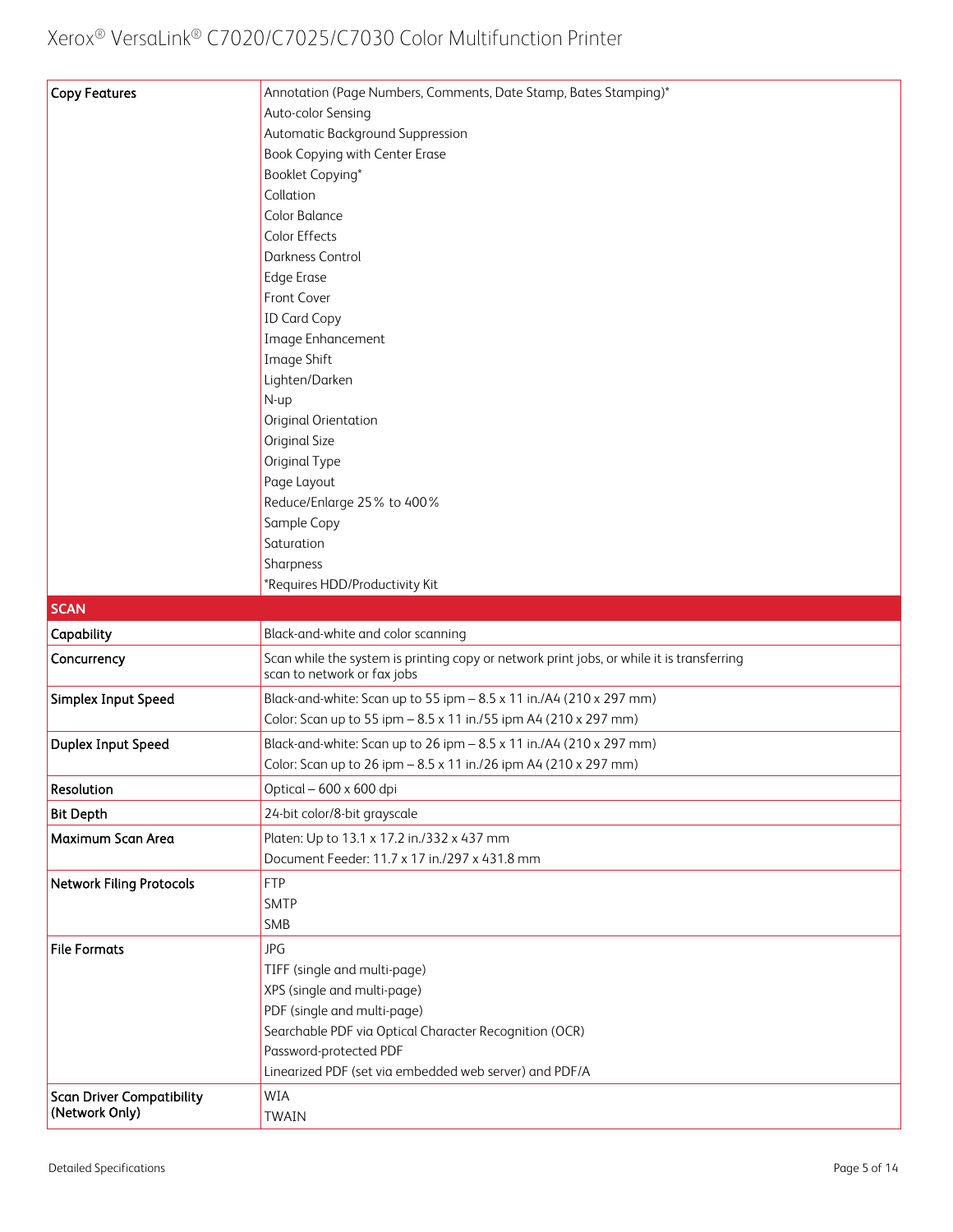| <b>Supported Scan Destinations</b>                                                                               | Scan to Home                                                                                                                                                                                                                                                                                                                                                                                                                                                                                                                                                           |
|------------------------------------------------------------------------------------------------------------------|------------------------------------------------------------------------------------------------------------------------------------------------------------------------------------------------------------------------------------------------------------------------------------------------------------------------------------------------------------------------------------------------------------------------------------------------------------------------------------------------------------------------------------------------------------------------|
|                                                                                                                  | Scan to USB                                                                                                                                                                                                                                                                                                                                                                                                                                                                                                                                                            |
|                                                                                                                  | Scan to Email                                                                                                                                                                                                                                                                                                                                                                                                                                                                                                                                                          |
|                                                                                                                  | Scan to Network (Browse FTP or Browse SMB)                                                                                                                                                                                                                                                                                                                                                                                                                                                                                                                             |
| <b>NETWORK SCANNING - SOFTWARE SOLUTIONS</b>                                                                     |                                                                                                                                                                                                                                                                                                                                                                                                                                                                                                                                                                        |
| Xerox® ConnectKey® Apps<br>(Found at the Xerox App Gallery)                                                      | Increase user productivity by simplifying and shortening everyday tasks. Unlike traditional software,<br>ConnectKey® Apps do not require a dedicated server, PC or IT resource. Instead, simply download these<br>lightweight, serverless ConnectKey® Apps to the ConnectKey® Technology-enabled multifunction printer.                                                                                                                                                                                                                                                |
| PSTN ONE-LINE OR THREE-LINE FAX (OPTIONAL)                                                                       |                                                                                                                                                                                                                                                                                                                                                                                                                                                                                                                                                                        |
| FAX <sup>5</sup>                                                                                                 |                                                                                                                                                                                                                                                                                                                                                                                                                                                                                                                                                                        |
| <b>Fax Speed</b>                                                                                                 | 33.6 Kbps                                                                                                                                                                                                                                                                                                                                                                                                                                                                                                                                                              |
| Resolution                                                                                                       | Standard 200 x 100 dpi, Fine 200 x 200 dpi, Super Fine 300 x 300, 400 x 400, 600 x 600 dpi                                                                                                                                                                                                                                                                                                                                                                                                                                                                             |
| Compression                                                                                                      | MH, MR, MMR, JBIG                                                                                                                                                                                                                                                                                                                                                                                                                                                                                                                                                      |
| <b>Fax Features</b>                                                                                              | Walk-up Fax, includes LAN Fax, Direct Fax, Fax Forward to Email, Fax dialing<br>via Unified Address Book (up to 2,000 contacts)                                                                                                                                                                                                                                                                                                                                                                                                                                        |
| <b>FAX OVER IP (OPTIONAL)</b>                                                                                    |                                                                                                                                                                                                                                                                                                                                                                                                                                                                                                                                                                        |
| Compliance                                                                                                       | T.38 compliant IP/SIP                                                                                                                                                                                                                                                                                                                                                                                                                                                                                                                                                  |
| Resolution                                                                                                       | Standard 200 x 100 dpi, Fine 200 x 200 dpi, Super Fine 300 x 300, 400 x 400, 600 x 600 dpi                                                                                                                                                                                                                                                                                                                                                                                                                                                                             |
| Compression                                                                                                      | MH, MR, MMR, JBIG                                                                                                                                                                                                                                                                                                                                                                                                                                                                                                                                                      |
| <b>Fax Features</b>                                                                                              | Walk-up Fax, includes LAN Fax, Direct Fax, Fax Forward to Email, Fax dialing<br>via Unified Address Book (up to 2,000 contacts)                                                                                                                                                                                                                                                                                                                                                                                                                                        |
| MOBILE SOLUTIONS AND MOBILE DEVICE APPS                                                                          |                                                                                                                                                                                                                                                                                                                                                                                                                                                                                                                                                                        |
| Apple® AirPrint®                                                                                                 | Print email, photos and important office documents directly from an Apple iPhone® or iPad® with no drivers to<br>install and no cables to connect. With AirPrint, an iPhone or iPad automatically locates and connects to the<br>AirPrint-enabled device over the office Wi-Fi network.                                                                                                                                                                                                                                                                                |
| Mopria <sup>®</sup> Print Services                                                                               | ConnectKey® Technology-enabled print devices are Mopria® certified. Mopria® certification ensures you can<br>print wirelessly from your Mopria® supported (Android) smart phone, tablet and other mobile devices instantly<br>and easily.                                                                                                                                                                                                                                                                                                                              |
| @PrintByXerox App                                                                                                | @PrintByXerox App is a free service that allows secure printing from any email-enabled device (computer,<br>phone, tablet, iOS, Android <sup>™</sup> , Google® Chromebook <sup>™</sup> and more) to a Xerox® printer or MFP using a single email<br>address with no IT intervention. No training is needed. End-users simply send attachments to the email<br>address, and release them at the MFP panel.                                                                                                                                                              |
| Xerox <sup>®</sup> Print Service Plug-in for<br>Android <sup>™</sup> (Free at Google<br>Play <sup>™</sup> Store) | The Xerox® Print Service Plug-in for Android KitKat (4.4 or greater) devices streamlines mobile printing without<br>third-party apps or additional print drivers. You can easily print photos, web pages and documents when your<br>mobile device is connected to multifunction printers using a wireless network. A robust print option set includes<br>two-sided printing, stapling and secure code release. A free download is available from the Google Play™ store.                                                                                               |
| Xerox® Workplace Mobile App<br>(download from the Xerox<br>App Gallery)                                          | The Xerox® Workplace Mobile App gives you the personal contactless connection you need with your<br>multifunction printer (MFP), allowing you to save time on daily tasks and get work done safely. You can<br>scan, print, copy or release jobs using your mobile smartphone as a remote control, without having to touch<br>your MFP user panel. It takes the guesswork out of quickly and securely connecting your iOS and Android<br>devices to your Xerox® MFP. Download the app for free. Use it with Xerox® Workplace Solutions to access<br>advanced features. |
| Xerox® Workplace Suite<br>and Xerox® Workplace Cloud                                                             | Xerox® Workplace Suite is a modular set of workflows designed to save customers time and money by<br>providing effective control over their print fleet, while enabling worker productivity and mobility through a set<br>of robust workflows. Xerox enables ultimate customer flexibility by offering these capabilities in both an on-<br>premises server version (Workplace Suite) and with a cloud based-version (Workplace Cloud) of this solution.                                                                                                               |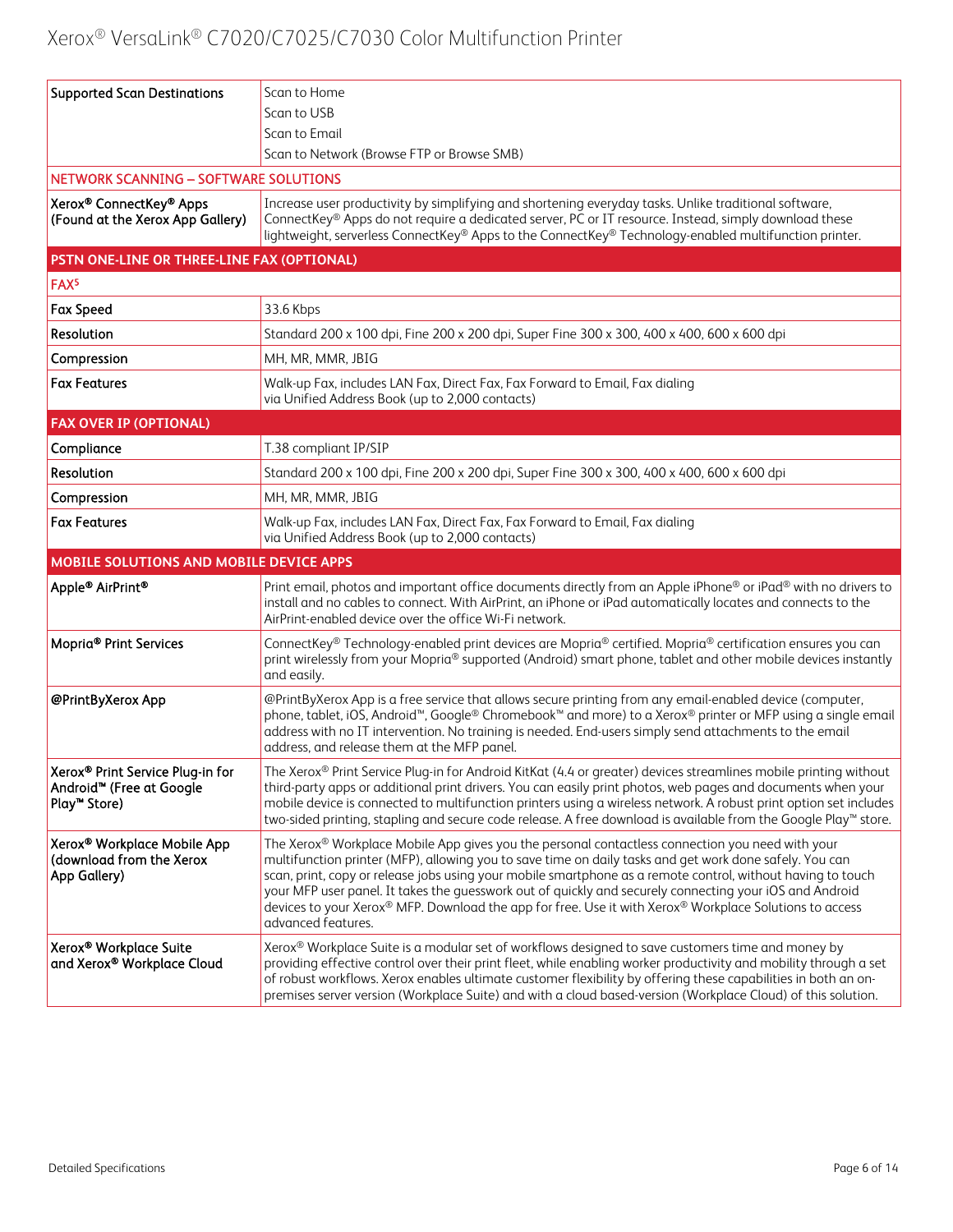| <b>SECURITY</b>          |                                                                                                   |
|--------------------------|---------------------------------------------------------------------------------------------------|
| <b>Security Features</b> | <b>Access Controls</b>                                                                            |
|                          | AES 256-bit Encryption                                                                            |
|                          | Audit Log                                                                                         |
|                          | Certificate Path Validation                                                                       |
|                          | Certificate Revocation List (CRL)/Status Protocol (OCSP)                                          |
|                          | Detection of External Program Falsification (XCP Plug-in)                                         |
|                          | Cisco <sup>®</sup> Identity Services Engine (ISE) Integration Domain                              |
|                          | Filtering                                                                                         |
|                          | FIPS 140-2                                                                                        |
|                          | <b>Firmware Verification</b>                                                                      |
|                          | Immediate Disk Overwrite*                                                                         |
|                          | IP Address Filtering                                                                              |
|                          | IPsec                                                                                             |
|                          | Network Authentication Port                                                                       |
|                          | Filtering                                                                                         |
|                          | Pre-installed Self-Signed Certificates                                                            |
|                          | <b>Role Based Permissions</b>                                                                     |
|                          | Secure Email                                                                                      |
|                          | Secure Fax                                                                                        |
|                          | Secure Print                                                                                      |
|                          | Security Certificate Management                                                                   |
|                          | Smart Card Enablement (CAC/PIV/.NET)                                                              |
|                          | SNMP <sub>v3</sub>                                                                                |
|                          | Status Protocol (OCSP)                                                                            |
|                          | <b>TLS/SSL</b>                                                                                    |
|                          | *Requires HDD/Productivity Kit                                                                    |
| <b>ACCOUNTING</b>        |                                                                                                   |
|                          | XEROX® STANDARD ACCOUNTING/NETWORK ACCOUNTING (STANDARD)                                          |
| Tracking                 | Copy, Print, Fax, Scan and Email usage                                                            |
| Accounting               | Xerox <sup>®</sup> Standard Accounting Feature                                                    |
|                          | Up to 1,000 User Accounts without HDD                                                             |
|                          | Up to 9,999 User Accounts with HDD                                                                |
|                          | Up to 500 General Accounts                                                                        |
|                          | Network Accounting (Job Based Accounting)                                                         |
|                          | Up to 1,000 User IDs; Up to 1,000 Account IDs without HDD                                         |
|                          | Up to 60,000 User IDs; Up to 60,000 Account IDs with HDD                                          |
|                          | Up to 14,000 Accounting Records (transactions)                                                    |
| <b>Features</b>          | Administrator can manage the feature via the Embedded Web Server.                                 |
|                          | ACCOUNTING OPTIONS - NETWORK ACCOUNTING (ALLOWS CENTRAL SERVER TO MANAGE ALL ACCOUNTING)          |
|                          | Enhanced network accounting with up to the minute data on how the system is being used<br>٠       |
|                          | • Comprehensive management and enterprise scale tracking and reporting of device usage of         |
|                          | copy, print, scan and fax                                                                         |
|                          | Numerous solutions are available through Xerox Alliance Partners. For details visit www.xerox.com |
|                          | • Security enhancements include simultaneous support for HTTP/HTTPS protocols                     |
|                          | Device requests account authentication from third party server enabling larger databases          |
|                          | of users and accounts                                                                             |
|                          | • Accept Authentication Login at control panel and pass to third party Networking Account         |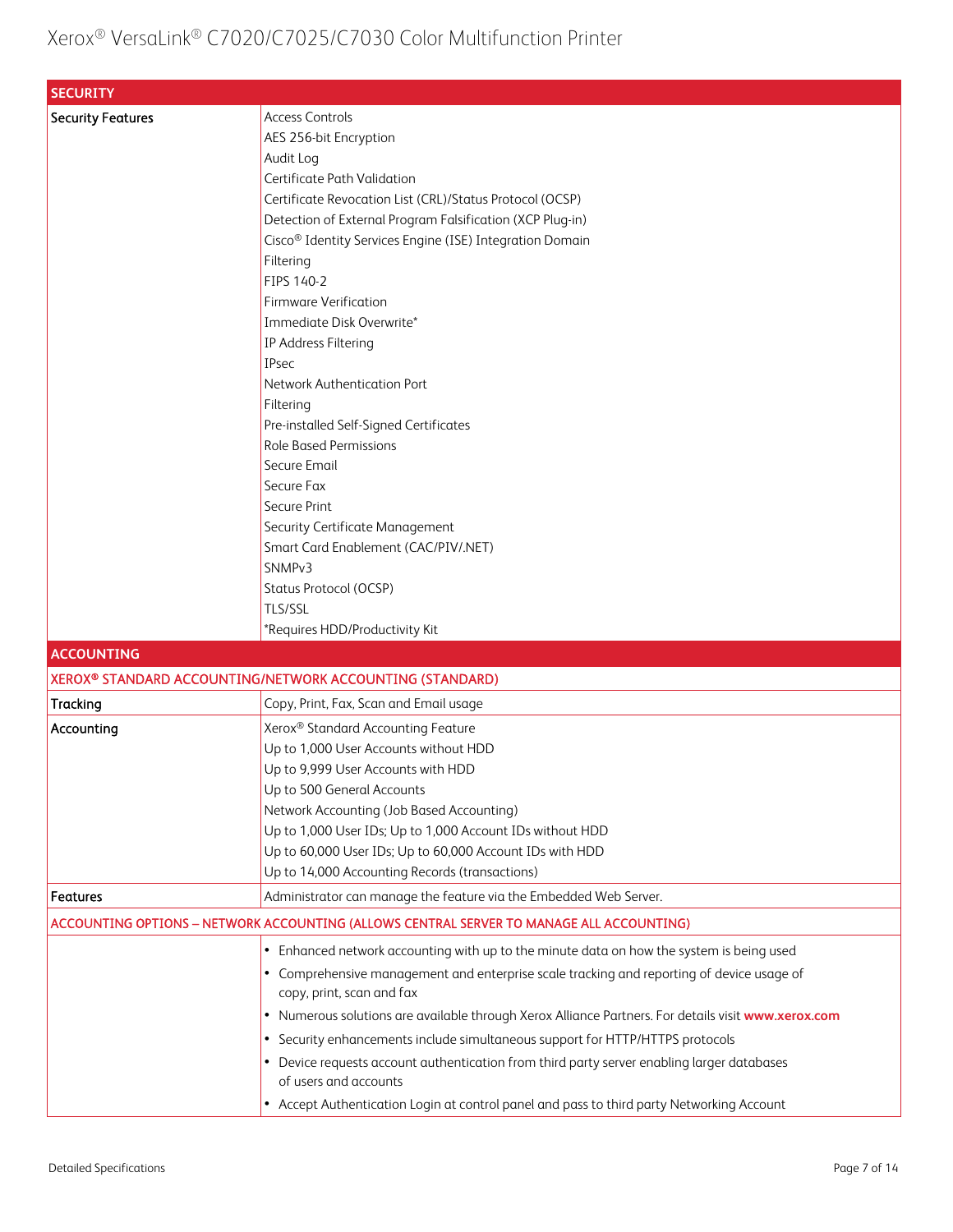| <b>PAPER HANDLING</b>                    |                                                                                                                                                                                                                                                                                              |
|------------------------------------------|----------------------------------------------------------------------------------------------------------------------------------------------------------------------------------------------------------------------------------------------------------------------------------------------|
| <b>DOCUMENT FEEDER</b>                   |                                                                                                                                                                                                                                                                                              |
| Capacity <sup>6</sup>                    | Duplex Automatic Document Feeder (DADF): 110 sheets                                                                                                                                                                                                                                          |
| <b>Sizes</b><br>One-sided:<br>Two-sided: | Custom sizes:<br>4.92 x 3.35 in. to 11.69 x 17 in./125 x 85 mm to 297 x 431.8 mm<br>4.92 x 4.33 in. to 11.69 x 17 in./125 x 110 mm to 297 x 431.8 mm                                                                                                                                         |
| Weights<br>One-sided:<br>Two-sided:      | 11 to 34 lb. bond/38 to 128 gsm<br>13 to 34 lb. bond/50 to 128 gsm                                                                                                                                                                                                                           |
| <b>BYPASS TRAY</b>                       |                                                                                                                                                                                                                                                                                              |
| Capacity <sup>6</sup>                    | 100 sheets                                                                                                                                                                                                                                                                                   |
| <b>Sizes</b>                             | Custom sizes: 3.5 x 3.87 in. to 11.69 x 17 in./88.9 x 98.4 mm to 297 x 431.8 mm                                                                                                                                                                                                              |
| Weights<br>One-sided:<br>Two-sided:      | 16 lb. bond to 80 lb. cover/60 to 216 gsm<br>16 lb. bond to 60 lb. cover/60 to 169 gsm                                                                                                                                                                                                       |
| <b>Types</b>                             | Bond<br>Plain Paper<br>Cardstock<br>Custom<br>Envelopes<br>Hole Punched<br>Labels<br>Heavyweight Labels<br>Letterhead<br>Lightweight Cardstock<br>Lightweight Glossy Cardstock<br>Lightweight Glossy Cardstock Reload<br>Pre-Printed<br>Recycled                                             |
| <b>TRAY 1</b>                            |                                                                                                                                                                                                                                                                                              |
| Capacity <sup>6</sup>                    | 520 sheets                                                                                                                                                                                                                                                                                   |
| <b>Sizes</b>                             | Custom sizes: 5.5 x 7.17 in. to 11.69 x 17 in./139.7 x 182.0 mm to 297.0 x 431.8 mm                                                                                                                                                                                                          |
| Weights<br>One-sided:<br>Two-sided:      | 16 lb. bond to 95 lb. cover/60 to 256 gsm<br>16 lb. bond to 60 lb. cover/60 to 169 gsm                                                                                                                                                                                                       |
| <b>Types</b>                             | Bond<br>Plain Paper<br>Cardstock<br>Custom<br><b>Hole Punched Labels</b><br>Heavyweight Labels<br>Extra Heavyweight Labels<br>Letterhead<br>Lightweight Cardstock<br>Lightweight Glossy Cardstock<br>Lightweight Glossy Cardstock Reload<br>Heavyweight Cardstock<br>Pre-Printed<br>Recycled |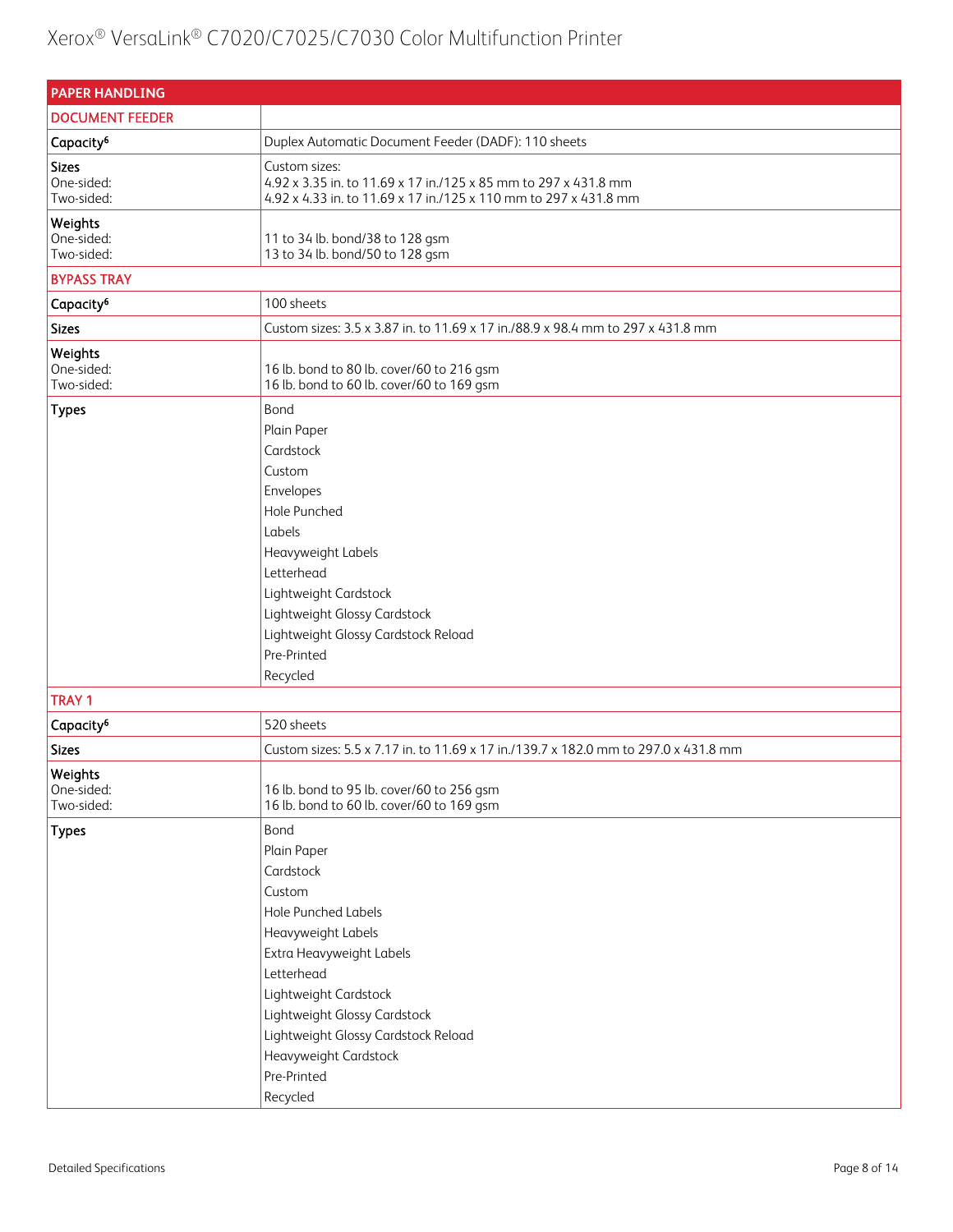| SINGLE TRAY MODULE (OPTIONAL - BASE MODEL ONLY) |                                                                                                                                                                                                                                                                                              |
|-------------------------------------------------|----------------------------------------------------------------------------------------------------------------------------------------------------------------------------------------------------------------------------------------------------------------------------------------------|
| Capacity <sup>6</sup>                           | 520 sheets                                                                                                                                                                                                                                                                                   |
| <b>Sizes</b>                                    | Custom sizes: 5.5 x 7.17 in. to 11.69 x 17 in./139.7 x 182.0 mm to 297.0 x 431.8 mm                                                                                                                                                                                                          |
| Weights<br>One-sided:<br>Two-sided:             | 16 lb. bond to 95 lb. cover/60 to 256 gsm<br>16 lb. bond to 60 lb. cover/60 to 169 gsm                                                                                                                                                                                                       |
| <b>Types</b>                                    | Bond<br>Plain Paper<br>Cardstock<br>Custom<br><b>Hole Punched Labels</b><br>Heavyweight Labels<br>Extra Heavyweight Labels<br>Letterhead<br>Lightweight Cardstock<br>Lightweight Glossy Cardstock<br>Lightweight Glossy Cardstock Reload<br>Heavyweight Cardstock<br>Pre-Printed<br>Recycled |
|                                                 |                                                                                                                                                                                                                                                                                              |
| SINGLE TRAY MODULE WITH STAND (OPTIONAL)        | 520 sheets                                                                                                                                                                                                                                                                                   |
| Capacity <sup>6</sup><br><b>Sizes</b>           | Custom sizes: 5.5 x 7.17 in. to 11.69 x 17 in./139.7 x 182.0 mm to 297.0 x 431.8 mm                                                                                                                                                                                                          |
|                                                 |                                                                                                                                                                                                                                                                                              |
| Weights<br>One-sided:<br>Two-sided:             | 16 lb. bond to 95 lb. cover/60 to 256 gsm<br>16 lb. bond to 60 lb. cover/60 to 169 gsm                                                                                                                                                                                                       |
| <b>Types</b>                                    | Bond<br>Plain Paper<br>Cardstock<br>Custom<br>Envelopes<br>Hole Punched<br>Labels<br>Heavyweight Labels<br>Letterhead<br>Lightweight Cardstock<br>Lightweight Glossy Cardstock<br>Lightweight Glossy Cardstock Reload<br>Pre-Printed<br>Recycled                                             |
| THREE TRAY MODULE (OPTIONAL)                    |                                                                                                                                                                                                                                                                                              |
| Capacity <sup>6</sup>                           | Tray 2:520 sheets<br>Tray 3: 520 sheets<br>Tray 4: 520 sheets                                                                                                                                                                                                                                |
| <b>Sizes</b>                                    | Custom sizes: 5.5 x 7.17 in. to 11.69 x 17 in./139.7 x 182.0 mm to 297.0 x 431.8 mm                                                                                                                                                                                                          |
| Weights<br>One-sided:<br>Two-sided:             | 16 lb. bond to 95 lb. cover/60 to 256 gsm<br>16 lb. bond to 60 lb. cover/60 to 169 gsm                                                                                                                                                                                                       |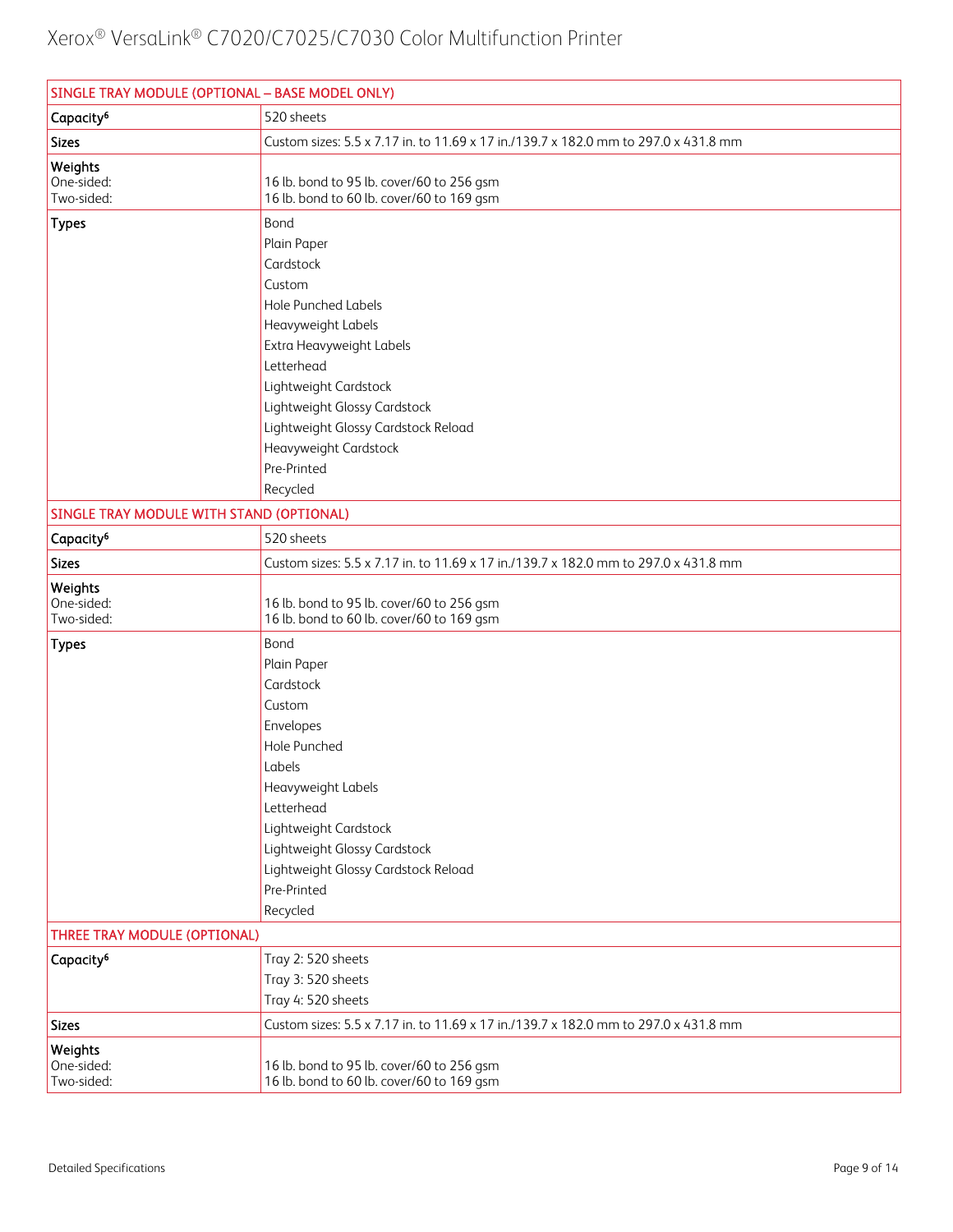| <b>Types</b>                                      | Bond                                                                                        |
|---------------------------------------------------|---------------------------------------------------------------------------------------------|
|                                                   | Plain Paper                                                                                 |
|                                                   | Cardstock                                                                                   |
|                                                   | Custom                                                                                      |
|                                                   | Hole Punched                                                                                |
|                                                   | Labels                                                                                      |
|                                                   | Heavyweight Labels Extra                                                                    |
|                                                   | Heavyweight Labels                                                                          |
|                                                   | Letterhead                                                                                  |
|                                                   | Lightweight Cardstock                                                                       |
|                                                   | Lightweight Glossy Cardstock                                                                |
|                                                   | Lightweight Glossy Cardstock Reload                                                         |
|                                                   | Heavyweight Cardstock                                                                       |
|                                                   | Pre-Printed                                                                                 |
|                                                   | Recycled                                                                                    |
| HIGH CAPACITY TANDEM TRAY MODULE (OPTIONAL)       |                                                                                             |
| Capacity <sup>6</sup>                             | Tray 2: 520 sheets                                                                          |
|                                                   | Tray 3: 870 sheets                                                                          |
|                                                   | Tray 4: 1,130 sheets                                                                        |
|                                                   |                                                                                             |
| <b>Sizes</b>                                      | Tray 2: Custom sizes: 5.5 x 7.17 in. to 11.69 x 17 in./139.7 x 182.0 mm to 297.0 x 431.8 mm |
|                                                   | Tray 3: Standard Sizes: 8.5 x 11 in. and 7.25 x 10.5 in./A4 or B5                           |
|                                                   | Tray 4: Standard Sizes: 8.5 x 11 in. and 7.25 x 10.5 in./A4 or B5                           |
| Weights                                           |                                                                                             |
| One-sided:<br>Two-sided:                          | 16 lb. bond to 95 lb. cover/60 to 256 gsm<br>16 lb. bond to 60 lb. cover/60 to 169 gsm      |
| <b>Types</b>                                      | Bond                                                                                        |
|                                                   | Plain Paper                                                                                 |
|                                                   | Cardstock                                                                                   |
|                                                   | Custom                                                                                      |
|                                                   | Hole Punched                                                                                |
|                                                   | Labels                                                                                      |
|                                                   | Heavyweight Labels Extra                                                                    |
|                                                   | Heavyweight Labels                                                                          |
|                                                   | Letterhead                                                                                  |
|                                                   | Lightweight Cardstock                                                                       |
|                                                   | Lightweight Glossy Cardstock                                                                |
|                                                   | Lightweight Glossy Cardstock Reload                                                         |
|                                                   | Heavyweight Cardstock                                                                       |
|                                                   | Pre-Printed                                                                                 |
|                                                   | Recycled                                                                                    |
| <b>ENVELOPE TRAY - REPLACES TRAY 1 (OPTIONAL)</b> |                                                                                             |
| Capacity <sup>6</sup>                             | Up to 60 envelopes                                                                          |
|                                                   |                                                                                             |
| <b>Sizes</b>                                      | #10 commercial, Monarch, DL, C5                                                             |
|                                                   | Custom sizes: 3.9 x 5.8 in. to 6.4 x 9.5 in./98 x 148 mm to 162 x 241 mm                    |
| Weights                                           | 20 to 25 lb. bond/75 to 90 gsm                                                              |
| HIGH CAPACITY FEEDER (OPTIONAL)                   |                                                                                             |
| Capacity <sup>6</sup>                             | 2,000 sheets                                                                                |
| <b>Sizes</b>                                      | Standard Sizes: 8.5 x 11 in. and 7.25 x 10.5 in./A4 or B5                                   |
|                                                   |                                                                                             |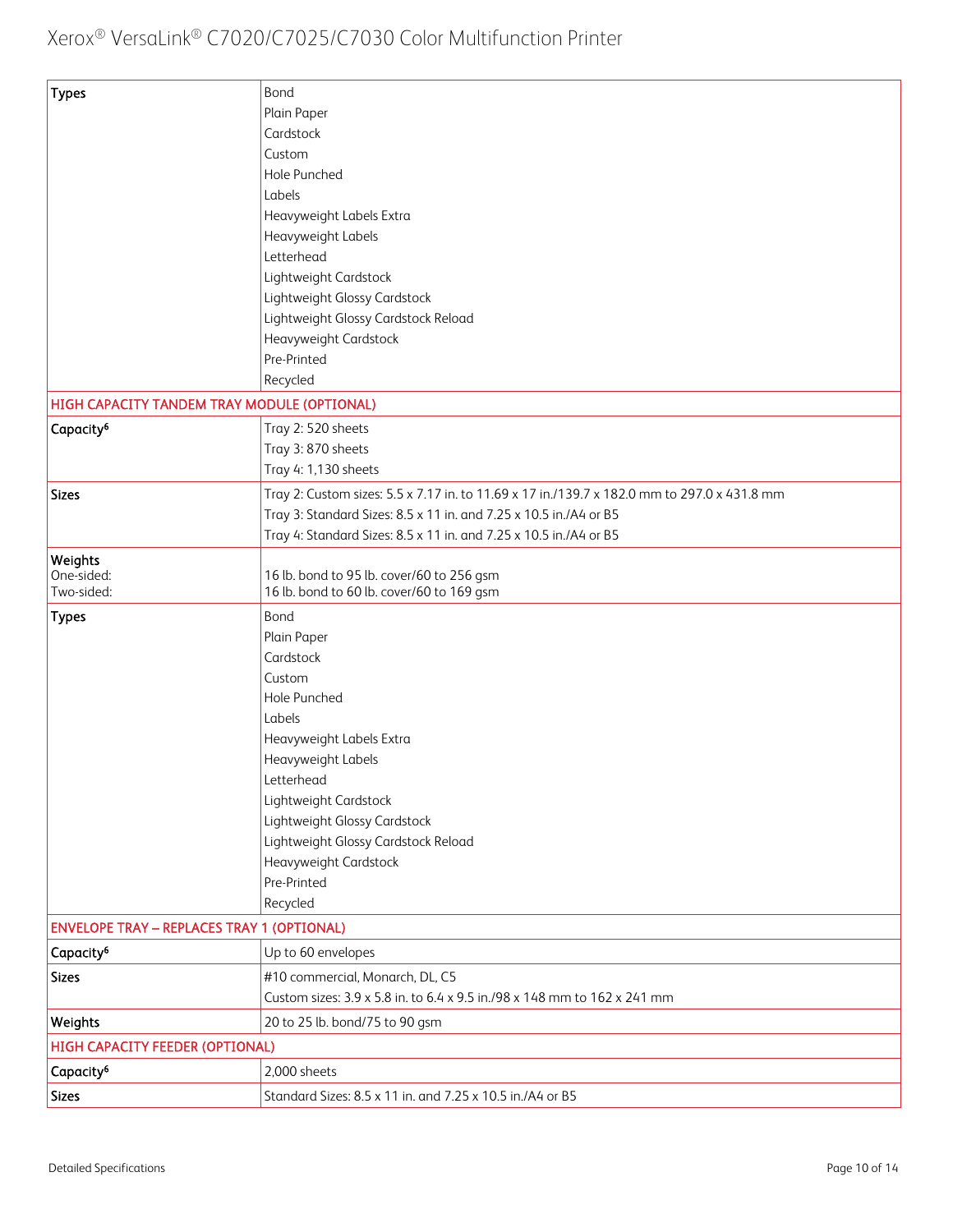| Weights<br>One-sided:                                     |                                                                                                                                                                                                                                |
|-----------------------------------------------------------|--------------------------------------------------------------------------------------------------------------------------------------------------------------------------------------------------------------------------------|
| Two-sided:                                                | 16 lb. bond to 80 lb. cover/60 to 216 gsm<br>16 lb. bond to 60 lb. cover/60 to 169 gsm                                                                                                                                         |
| <b>TOTAL CAPACITY</b>                                     |                                                                                                                                                                                                                                |
| Base Unit Capacity <sup>6</sup>                           | 620 sheets                                                                                                                                                                                                                     |
| Single Tray Module Capacity <sup>6</sup>                  | 1,140 sheets                                                                                                                                                                                                                   |
| Single Tray Module with<br>Stand Capacity <sup>6</sup>    | 1,140 sheets                                                                                                                                                                                                                   |
| Three Tray Module Capacity <sup>6</sup>                   | 2,180 sheets                                                                                                                                                                                                                   |
| <b>High-Capacity Tandem</b><br>Tray Capacity <sup>6</sup> | 3,140 sheets                                                                                                                                                                                                                   |
| <b>FINISHING</b>                                          |                                                                                                                                                                                                                                |
| <b>OUTPUT TRAYS (OPTIONAL ON BASE MODEL)</b>              |                                                                                                                                                                                                                                |
| Dual Catch Trays <sup>6</sup>                             | 250 sheets each; Lower tray offsets                                                                                                                                                                                            |
|                                                           | INTEGRATED OFFICE FINISHER TYPE A AND INTEGRATED OFFICE FINISHER (OPTIONAL)                                                                                                                                                    |
| <b>Stacking Tray</b>                                      | 500 sheets of 20 lb. bond/80 gsm - 8.5 x 11 in./A4 or 250 sheets of 20 lb. bond/80 gsm - 11 x 17 in./A3                                                                                                                        |
| <b>Sizes</b>                                              | 3.5 x 3.9 in. to 11.7 x 17 in./89 x 98 mm to 297 x 432 mm                                                                                                                                                                      |
| Weights                                                   | Integrated Office Finisher Type A: 16 lb. bond to 80 lb. cover/60 to 220 gsm<br>Integrated Office Finisher: 16 lb. bond to 95 lb. cover/60 to 256 gsm                                                                          |
| Stapling                                                  | Dual Auto Stapling (Single for Type A): 50 sheets maximum: Letter/A4/B5-size sheets (less than 90 gsm<br>or (2) 220 gsm covers) 30 sheets maximum: Legal/Tabloid/A3/B4-size sheets (less than 90 gsm or<br>(2) 220 gsm covers) |
| <b>OFFICE FINISHERS (OPTIONAL)</b>                        |                                                                                                                                                                                                                                |
| Capacity <sup>6</sup>                                     | Stacking Tray: 2,000 sheets unstapled or 1,000 sheets single stapled or<br>750 sheets dual stapled (8.5 x 11 in./A4) (dual stapling only with optional booklet maker)                                                          |
| Sizes:                                                    |                                                                                                                                                                                                                                |
| <b>Office Finisher LX</b><br><b>Office Finisher</b>       | 8.3 x 7.2 in. to 11.7 x 17 in./210 x 182 mm to 297 x 432 mm<br>5.8 x 11.7 in. to 5.8 x 17 in./148.0 x 297.0 mm to 148.0 to 432.0 mm                                                                                            |
| Weights                                                   | Office Finisher LX: 16 lb. bond to 80 lb. cover/60 to 220 gsm                                                                                                                                                                  |
|                                                           | Office Finisher: 16 lb. bond to 80 lb. cover/60 to 256 gsm                                                                                                                                                                     |
| <b>Multiposition Stapling</b>                             | 50 sheets of 24 lb. bond/90 gsm                                                                                                                                                                                                |
| Hole Punch (Optional)<br>North America:<br>Europe:        | Office Finisher LX up to 65 lb. cover (200 gsm)/Office Finisher up to 80 lb. cover (220 gsm)<br>2-3 Hole Punch<br>2-4 Hole Punch                                                                                               |
|                                                           | BOOKLET MAKER FOR OFFICE FINISHERS (SCORE/CREASE, SADDLE-STITCH STAPLE) (OPTIONAL)                                                                                                                                             |
| Capacity <sup>6</sup>                                     | 40 booklets (2-15 sheets per booklet - 20 lb./80 gsm or less)                                                                                                                                                                  |
| <b>Sizes</b>                                              | Letter - 8.5 x 11 in./A4 SEF Legal - 8.5 x 14 in./B4 SEF Ledger - 11 x 17 in./A3 SEF                                                                                                                                           |
| Saddle-stitch Stapling                                    | 2-15 sheets/8-60 page booklet                                                                                                                                                                                                  |
|                                                           | Office Finisher LX: 16 lb. bond to 24 lb. bond/60 to 90 gsm                                                                                                                                                                    |
|                                                           | Office Finisher: 16 lb. bond to 80 lb. cover/64 to 220 gsm                                                                                                                                                                     |
| Score/Crease                                              | 1-15 sheets/unstapled/64 -105 gsm                                                                                                                                                                                              |
| CONVENIENCE STAPLER AND WORK SURFACE (OPTIONAL)           |                                                                                                                                                                                                                                |
| Capacity <sup>6</sup>                                     | 50-sheet stapling                                                                                                                                                                                                              |
|                                                           | 5,000 staples                                                                                                                                                                                                                  |
|                                                           | Requires a separate outlet                                                                                                                                                                                                     |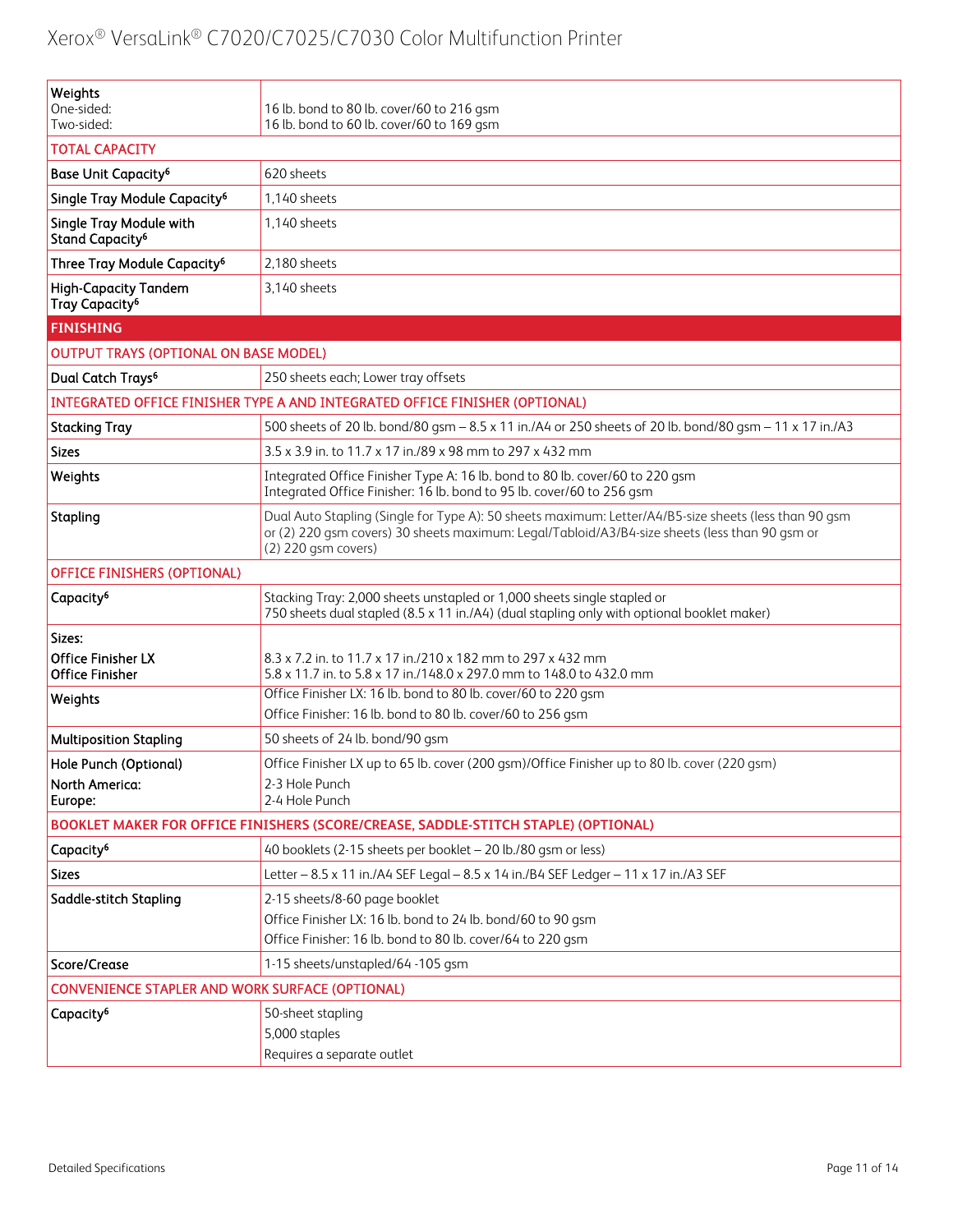| <b>DEVICE MANAGEMENT</b>                                    |                                                                                                                                                                                                                                                                                                                                                                                                                                            |  |
|-------------------------------------------------------------|--------------------------------------------------------------------------------------------------------------------------------------------------------------------------------------------------------------------------------------------------------------------------------------------------------------------------------------------------------------------------------------------------------------------------------------------|--|
| <b>Network Protocols</b>                                    | TCP/IP: HTTP/HTTPS, Internet Printing Protocol, LPR/LPD, Raw Socket Printing/Port 9100, IPv4/IPv6, WSD LDAP<br>Bonjour <sup>®</sup> /AirPrint <sup>™</sup><br><b>FTP</b><br>Most protocols not in use can be disabled                                                                                                                                                                                                                      |  |
| <b>Administrative Protocols</b>                             | DHCP, SNMP, WINS, HTTP, HTTPS, TLS, SNTP, MDNS                                                                                                                                                                                                                                                                                                                                                                                             |  |
| <b>XEROX® CENTREWARE® WEB SOFTWARE</b>                      |                                                                                                                                                                                                                                                                                                                                                                                                                                            |  |
|                                                             | • A web-based server application for network administrators that permits web browser-based device<br>management from any workstation, whether running Windows or UNIX or any other operating system<br>• Works with any SNMP-managed printer from any manufacturer<br>• Provides help with device discovery and installations, health checks and troubleshooting, and device<br>upgrades, as well as basic accounting and asset management |  |
|                                                             |                                                                                                                                                                                                                                                                                                                                                                                                                                            |  |
| <b>EMBEDDED WEB SERVER - INTEGRATED DEVICE WEB PAGE</b>     |                                                                                                                                                                                                                                                                                                                                                                                                                                            |  |
| <b>Device Status</b>                                        | • Tray Status/Contents                                                                                                                                                                                                                                                                                                                                                                                                                     |  |
|                                                             | • Consumables Status                                                                                                                                                                                                                                                                                                                                                                                                                       |  |
|                                                             | Billing/Usage                                                                                                                                                                                                                                                                                                                                                                                                                              |  |
|                                                             | • Quick Links                                                                                                                                                                                                                                                                                                                                                                                                                              |  |
|                                                             | • Online Support                                                                                                                                                                                                                                                                                                                                                                                                                           |  |
| Print Queue Viewing                                         | Job print queue management - view and delete                                                                                                                                                                                                                                                                                                                                                                                               |  |
| <b>Job Submission</b>                                       | Print-ready files (PS (with optional PostScript option), PCL, PDF, XPS, JPEG)                                                                                                                                                                                                                                                                                                                                                              |  |
| Device Administration                                       | Allows simple, remote installation setting of configuration options and management of the device                                                                                                                                                                                                                                                                                                                                           |  |
| <b>Browsers</b>                                             | Microsoft <sup>®</sup> Internet Explorer <sup>®</sup><br>Microsoft Edge <sup>™</sup><br>Mozilla <sup>™</sup> Firefox®<br>Apple® Safari®<br>Google Chrome <sup>™</sup>                                                                                                                                                                                                                                                                      |  |
| <b>REMOTE SERVICES</b>                                      |                                                                                                                                                                                                                                                                                                                                                                                                                                            |  |
| Xerox <sup>®</sup> Automatic Meter<br><b>Readings (AMR)</b> | Automates the process of collecting and submitting meter reads for tracking and billing of Xerox® device<br>usage. Eliminates the need for time-consuming end-user involvement and ensures that meter reads are<br>submitted to Xerox on time.                                                                                                                                                                                             |  |
| <b>Automatic Supplies</b><br>Replenishment (ASR)            | Automatically orders supplies for Xerox® output devices based on actual usage, eliminating the need to<br>manually manage supplies inventory.                                                                                                                                                                                                                                                                                              |  |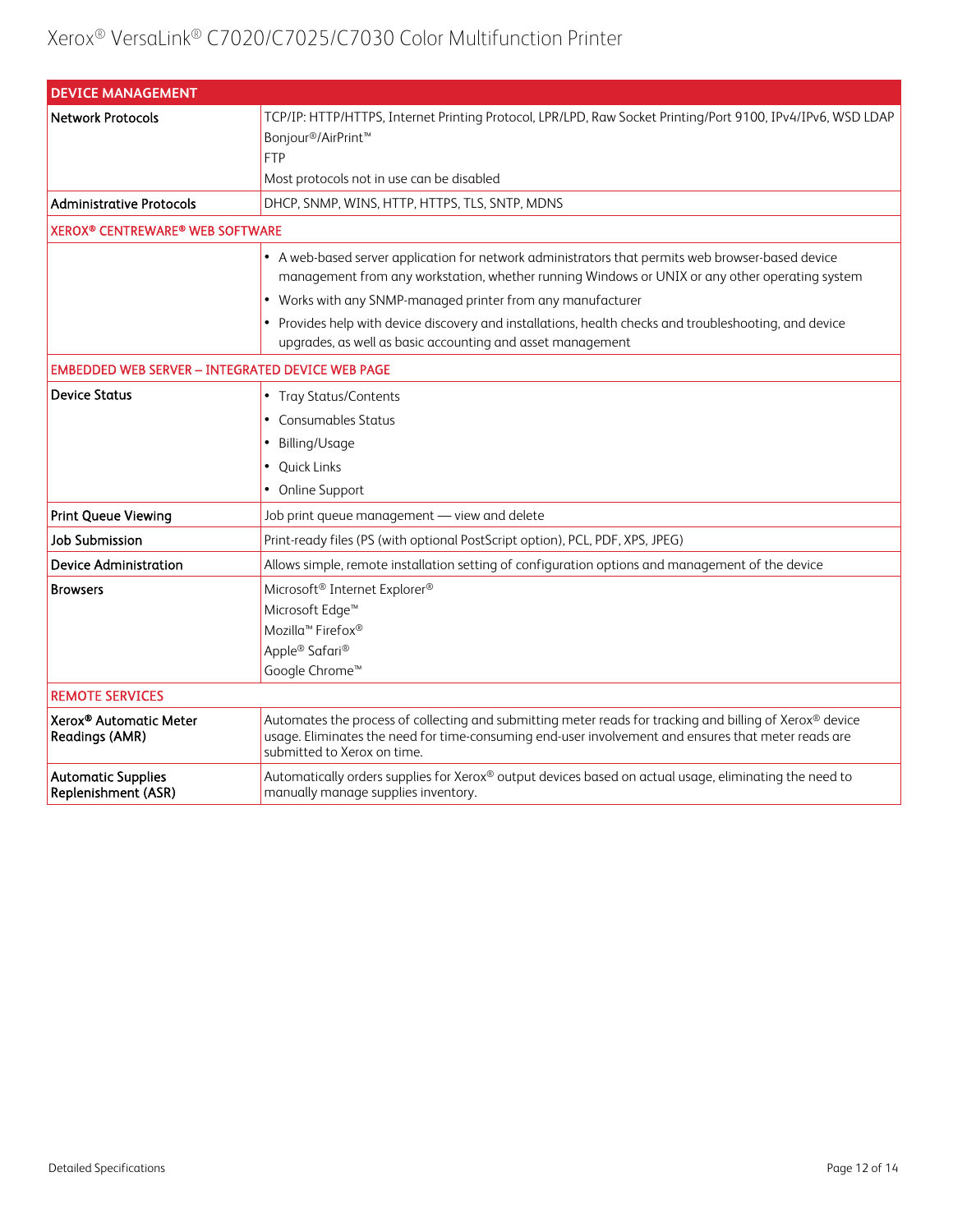| <b>SUPPLIES AND ACCESSORIES</b>                                      | <b>QUANTITY</b>                              | <b>PART NUMBER</b> |
|----------------------------------------------------------------------|----------------------------------------------|--------------------|
| <b>SUPPLIES</b>                                                      |                                              |                    |
| High Capacity Print Cartridges7                                      | Cyan: 9,800 standard pages                   | 106R03744          |
|                                                                      | Magenta: 9,800 standard pages                | 106R03743          |
|                                                                      | Yellow: 9,800 standard pages                 | 106R03742          |
|                                                                      | Black: 16,100 standard pages                 | 106R03741          |
| <b>Extra High Capacity</b><br>Print Cartridges <sup>7</sup>          | Cyan: 16,500 standard pages                  | 106R03740          |
|                                                                      | Magenta: 16,500 standard pages               | 106R03739          |
|                                                                      | Yellow: 16,500 standard pages                | 106R03738          |
|                                                                      | Black: 23,600 standard pages                 | 106R03737          |
| Metered Print Cartridges <sup>8</sup>                                | Cyan: 15,000 standard pages                  | 106R03736          |
|                                                                      | Magenta: 15,000 standard pages               | 106R03735          |
|                                                                      | Yellow: 15,000 standard pages                | 106R03734          |
|                                                                      | Black: 22,000 standard pages                 | 106R03733          |
| Drum Cartridge <sup>9</sup>                                          | Black: 109.000                               | 113R00780          |
|                                                                      | Cyan, Magenta, Yellow: 87,000 standard pages |                    |
| <b>Waste Toner Bottle</b>                                            | 30.000                                       | 115R00128          |
| <b>Office Finishers Booklet</b><br>Maker Cartridge (8 cartridges     | 16,000 staples<br>(2,000 each cartridge)     | 008R12897          |
| per container)                                                       |                                              |                    |
| <b>Staple Refills for Finishers</b><br>(3 refills per container)     | 15,000 staples<br>(5.000 each refill)        | 008R12941          |
| <b>Staple Cartridge for Finishers</b><br>(1 cartridge per container) | 5,000 staples<br>(5,000 each cartridge)      | 008R12964          |